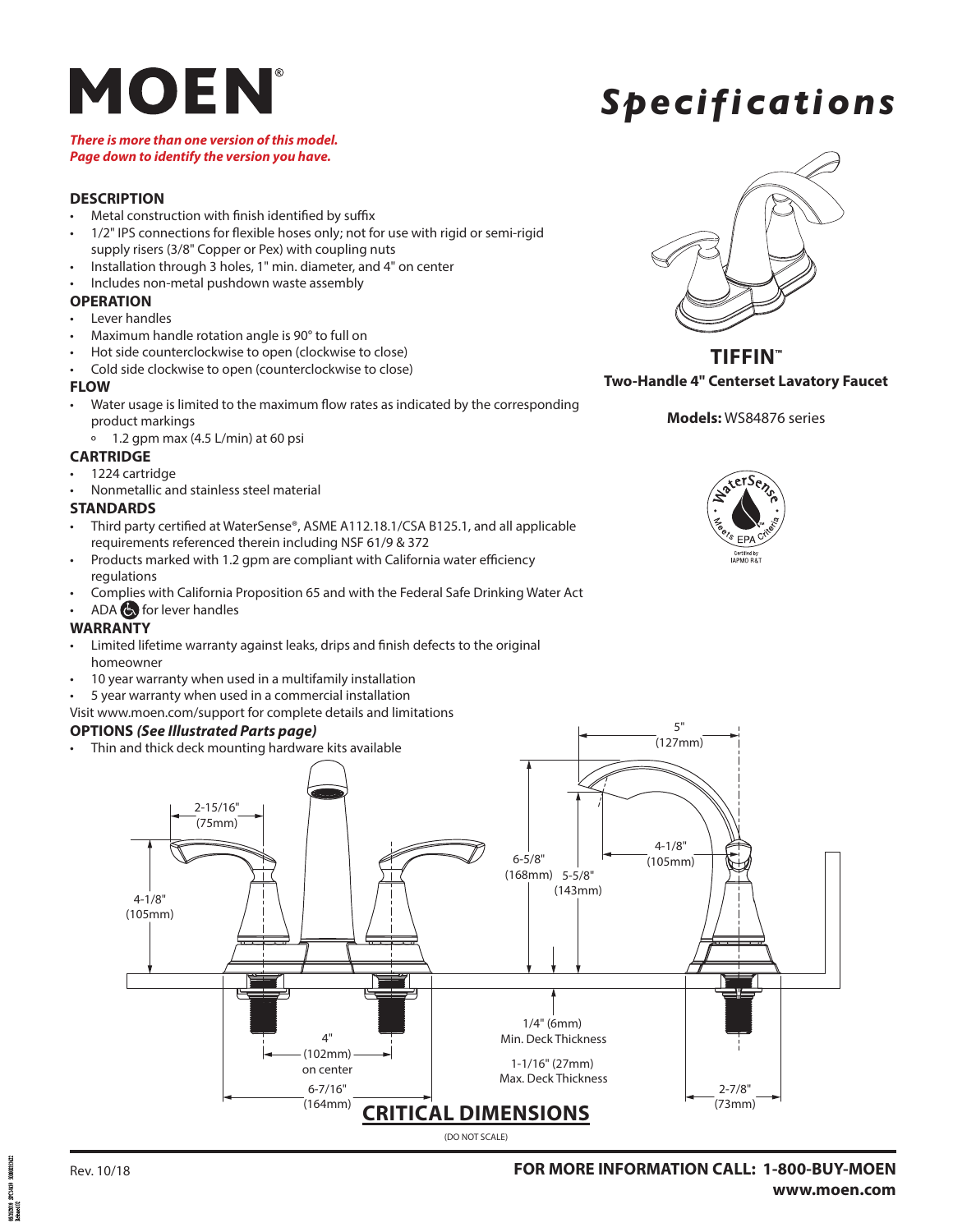## *Specifications*

### **DESCRIPTION**

- Metal construction with finish identified by suffix
- 1/2" IPS connections for flexible hoses only; not for use with rigid or semi-rigid supply risers (3/8" Copper or Pex) with coupling nuts
- Installation through 3 holes, 1" min. diameter, and 4" on center
- Includes pop-up waste assembly

### **OPERATION**

- Lever handles
- Maximum handle rotation angle is 90° to full on
- Hot side counterclockwise to open (clockwise to close)
- Cold side clockwise to open (counterclockwise to close)

### **FLOW**

- Water usage is limited to the maximum flow rates as indicated by the corresponding product markings
	- º 1.2 gpm max (4.5 L/min) at 60 psi

### **CARTRIDGE**

- 1224 cartridge
- Nonmetallic and stainless steel material

### **STANDARDS**

- Third party certified at WaterSense®, ASME A112.18.1/CSA B125.1, and all applicable requirements referenced therein including NSF 61/9 & 372
- Products marked with 1.2 gpm are compliant with California water efficiency regulations
- Complies with California Proposition 65 and with the Federal Safe Drinking Water Act
- ADA  $\bigodot$  for lever handles

### **WARRANTY**

- Limited lifetime warranty against leaks, drips and finish defects to the original homeowner
- 10 year warranty when used in a multifamily installation
- 5 year warranty when used in a commercial installation
- Visit www.moen.com/support for complete details and limitations

### **OPTIONS** *(See Illustrated Parts page)*

• Thin and thick deck mounting hardware kits available



**TIFFIN™ Two-Handle 4" Centerset Lavatory Faucet**







PC1459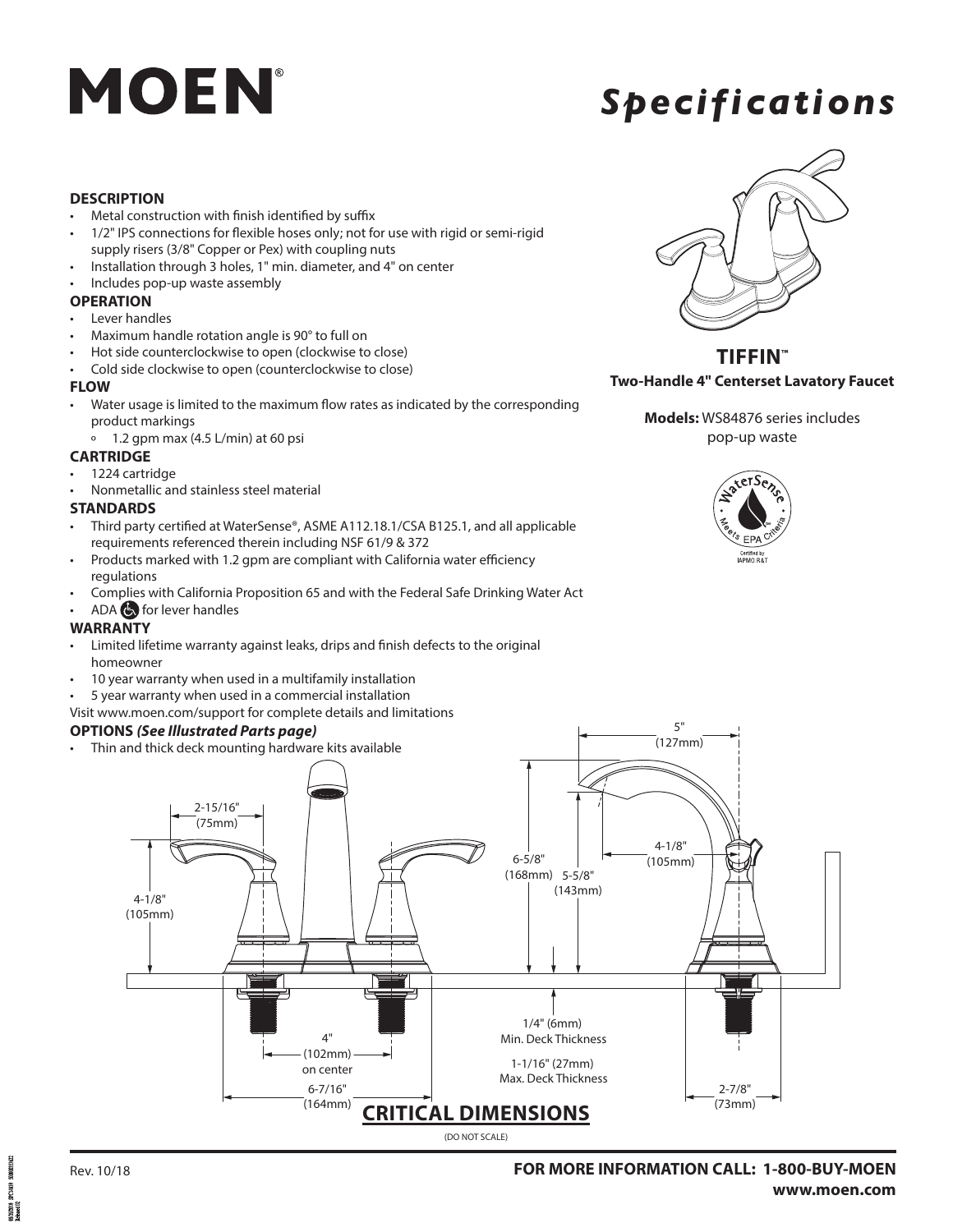## *Specifications*

### **DESCRIPTION**

- Metal construction with finish identified by suffix
- 1/2" IPS connections will accept standard ball nose connection for 3/8" tubing
- Installation through 3 holes, 1" min. diameter, and 4" on center
- Includes pop-up waste assembly

### **OPERATION**

- Lever handles
- Maximum handle rotation angle is 90° to full on
- Hot side counterclockwise to open (clockwise to close)
- Cold side clockwise to open (counterclockwise to close)

### **FLOW**

- Water usage is limited to the maximum flow rates as indicated by the corresponding product markings
	- º 1.2 gpm max (4.5 L/min) at 60 psi

### **CARTRIDGE**

- 1234 Duralast® cartridge
- Nonmetallic and stainless steel material

### **STANDARDS**

- Third party certified at WaterSense®, ASME A112.18.1/CSA B125.1, and all applicable requirements referenced therein including NSF 61/9 & 372
- Products marked with 1.2 gpm are compliant with California water efficiency regulations
- Complies with California Proposition 65 and with the Federal Safe Drinking Water Act

### • ADA for lever handles

### **WARRANTY**

- Limited lifetime warranty against leaks, drips and finish defects to the original homeowner
- 10 year warranty when used in a multifamily installation
- 5 year warranty when used in a commercial installation

### Visit www.moen.com/support for complete details and limitations

### **OPTIONS** *(See Illustrated Parts page)*

• Thin and thick deck mounting hardware kits available



**TIFFIN™ Two-Handle 4" Centerset Lavatory Faucet**

**Models:** WS84876 series includes pop-up waste





500003562 PC1459 00000010<br>2.1kated 02